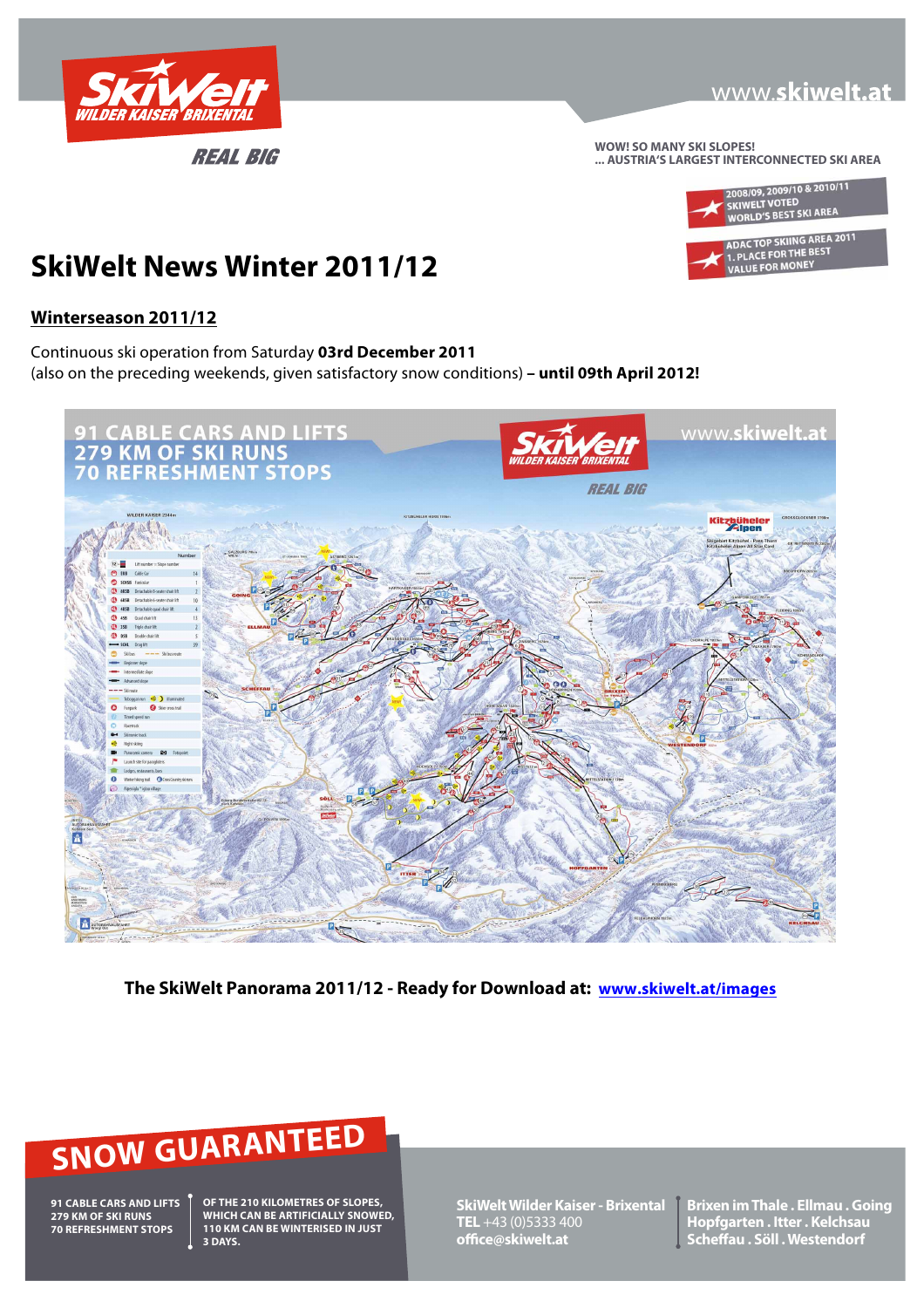

## **WWW.skiwelt.at**

**WOW! SO MANY SKI SLOPES! ... AUSTRIA'S LARGEST INTERCONNECTED SKI AREA**



## **WOW! SO MUCH IS NEW**

SkiWelt Wilder Kaiser – Brixental has invested **EURO 10.5 million** in winter 2011/12 for you!

## NEW: **SkiWelt Söll 2011/12:**



**Moon toboggan run in Söll** – Open and floodlit for tobogganists only at night from 7 pm – 11 pm. **Length 3.5 km** – easy, with permanent snowmaking and floodlights. Toboggan hire: at the Söll lift valley station . Further Information www.skiwelt.at/news

## NEW: **SkiWelt Ellmau/Going 2011/12:**

The Astberg reservoir has been extended to a size of 70,000m<sup>3</sup> so you can be sure of even better snow coverage.

**Going practice slope:** The old T-bar on the "Lanzen farm" slope has been replaced with a modern button lift .

## NEW: **Expansion of the Hopfgarten valley run (No. 20)**

Generous expansion of the Hopfgarten valley descent, giving skiers a perfectly upgraded, snow-covered run down to the valley this coming winter season.

## NEW: **Ski Movie Route**

**on the south-facing slope in Scheffau** – with applause for each time and ski video as a memento. In addition to the usual **skiline**, where you can see the covered altitude difference, now you can also call up your personal skiing-video for analysing your skiing skills or sending it to your friends - www.skiwelt.at/news



## NEW: **ALPENIGLU ® -Igloo Village at Hochbrixen**



A fairytale world of ice and snow, an adventure park in the wintry world of the Kitzbühel Alps – this is the **ALPENIGLU® -Igloo Village**, and it's set to charm visitors to SkiWelt Wider Kaiser – Brixental. The white village can now be found at the top lift station in Hochbrixen.

**Igloo hotel, restaurant, bar, ice exhibition, sun lounge** – **ALPENIGLU® -Igloo Village** is an exciting world with myriad

facets. Taking centre stage, of course, is the stuff that winter dreams are made of: ice! Enjoy a fondue on the crystal clear ice table, stay overnight in the igloo suite and sip cool drinks from ice glasses: it's all about ice and snow.



**"Time Travel" –** the motto of this year's ice exhibition

# **SNOW GUARANTEED**

**91 CABLE CARS AND LIFTS 279 KM OF SKI RUNS 70 REFRESHMENT STOPS**

**OF THE 210 KILOMETRES OF SLOPES, WHICH CAN BE ARTIFICIALLY SNOWED, 110 KM CAN BE WINTERISED IN JUST 3 DAYS.**

**SkiWelt Wilder Kaiser - Brixental TEL** +43 (0)5333 400 **office@skiwelt.at**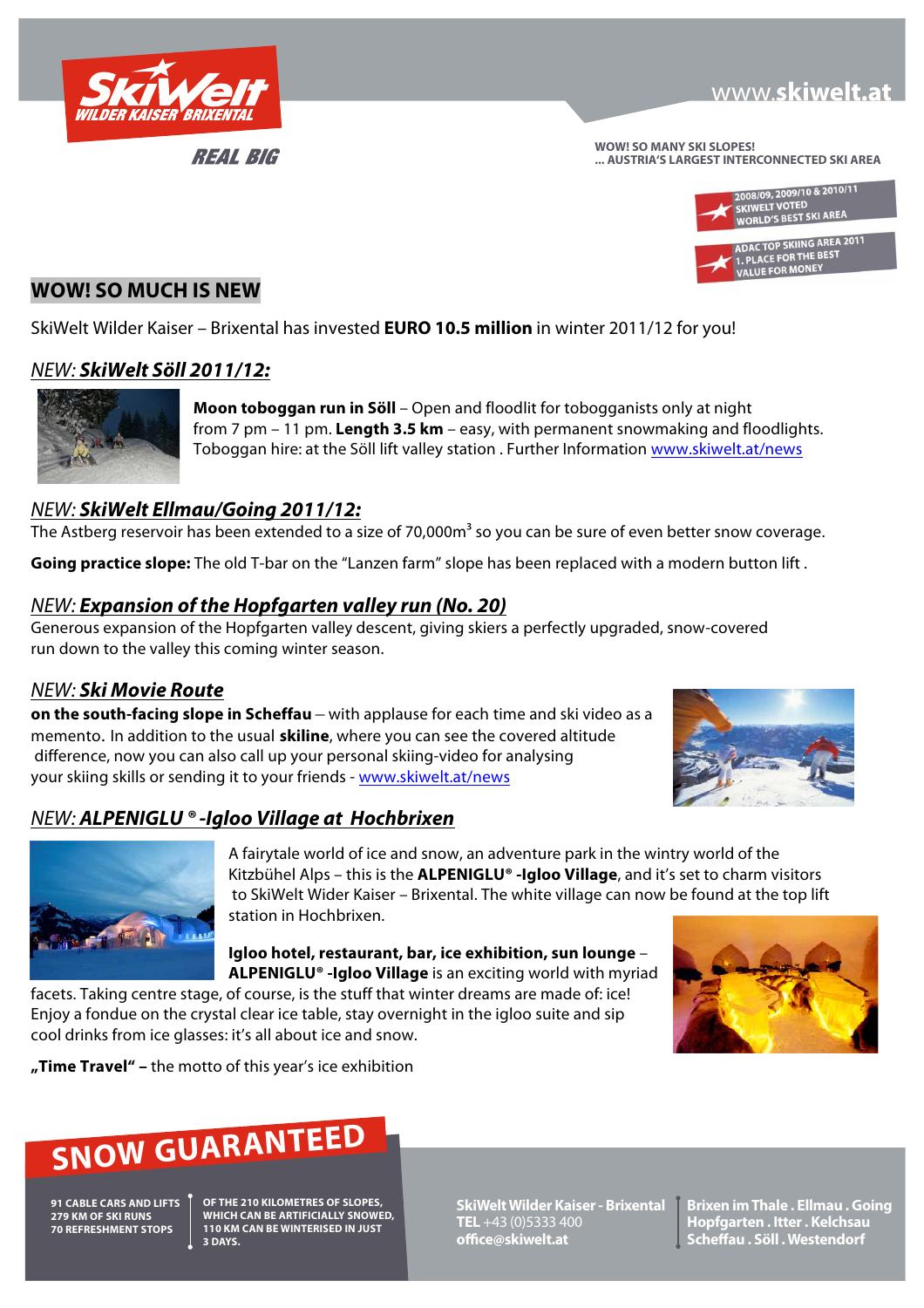

**WOW! SO MANY SKI SLOPES! ... AUSTRIA'S LARGEST INTERCONNECTED SKI AREA**



## **WOW! SUCH GREAT OFFERS**

## NEW: **SkiWelt FAMILY PASS:** One Ski pass which is transferable between parents.

The SkiWelt is "real family friendly" with its new **6-day ski pass,** which is transferable between parents. Children up to 5 years ski for free at SkiWelt! Please also note our amazingly good value **family season passes** and year-round tickets. Ski as little as 14 days and one of these passes might be a great option for you! For more information visit our homepage www.skiwelt.at/tariffs

## **SUPER SKI WEEKS 2011/12**

From the beginning of the season to **23rd of December 2011** and from **17th of March 2012** to the end of the season you can enjoy special cheap skiing at SkiWelt Wilder Kaiser – Brixental, with a week´s package offered by selected providers. More information at www.skiwelt.at/superskiweeks

## **"REAL CRAZY WEDNESDAY"!!!**

From 11<sup>rst</sup> January 2012, adults skiing on Wednesdays pay youth rates for day or part-day ski passes!

This coming winter season 2011 – 2012 gets off to an exceptionally good start for all adults in the SkiWelt Wilder Kaiser - Brixental, Austria's largest interconnected ski area. From 11<sup>rst</sup> January 2012, all women and **all men too** enjoy a **20% discount** on day or part-day ski passes every Wednesday, so you get to **ski at youth prices!**

## NEW: **SkiWelt Online Fan Shop**



Order merchandise from the comfort of your own home including **hats, mini gondolas, vouchers etc.** at the new **SkiWelt Shop**. All products can be found at shop.skiwelt.at

## NEU: **SkiWelt Scheffau "Eibergtreff" – Central meeting place for young and old!**

The **"Eibergtreff"**, or Eiberg meeting point, is a brand new attraction at SkiWelt Wilder Kaiser - Brixental. Soak up the sun on our homemade loungers and enjoy the 360° panoramic view of over 70 three-thousand-metre-high peaks. From February 2011 you will also be able to access free wireless internet here. So you can check your altitude profile on the **Skiline** page or send your friends and relatives a photo taken from one of our photo points as a memento of a good day's skiing.

With a total of 1,500 indoor and outdoor seats, an umbrella bar and panoramic terrace, the **Bergkaiser restaurant** and on the **Choralpe** also provides **FREE WIRELESS INTERNET.**

# **SNOW GUARANTEED**

**91 CABLE CARS AND LIFTS 279 KM OF SKI RUNS 70 REFRESHMENT STOPS**

**OF THE 210 KILOMETRES OF SLOPES, WHICH CAN BE ARTIFICIALLY SNOWED, 110 KM CAN BE WINTERISED IN JUST 3 DAYS.**

**SkiWelt Wilder Kaiser - Brixental TEL** +43 (0)5333 400 **office@skiwelt.at**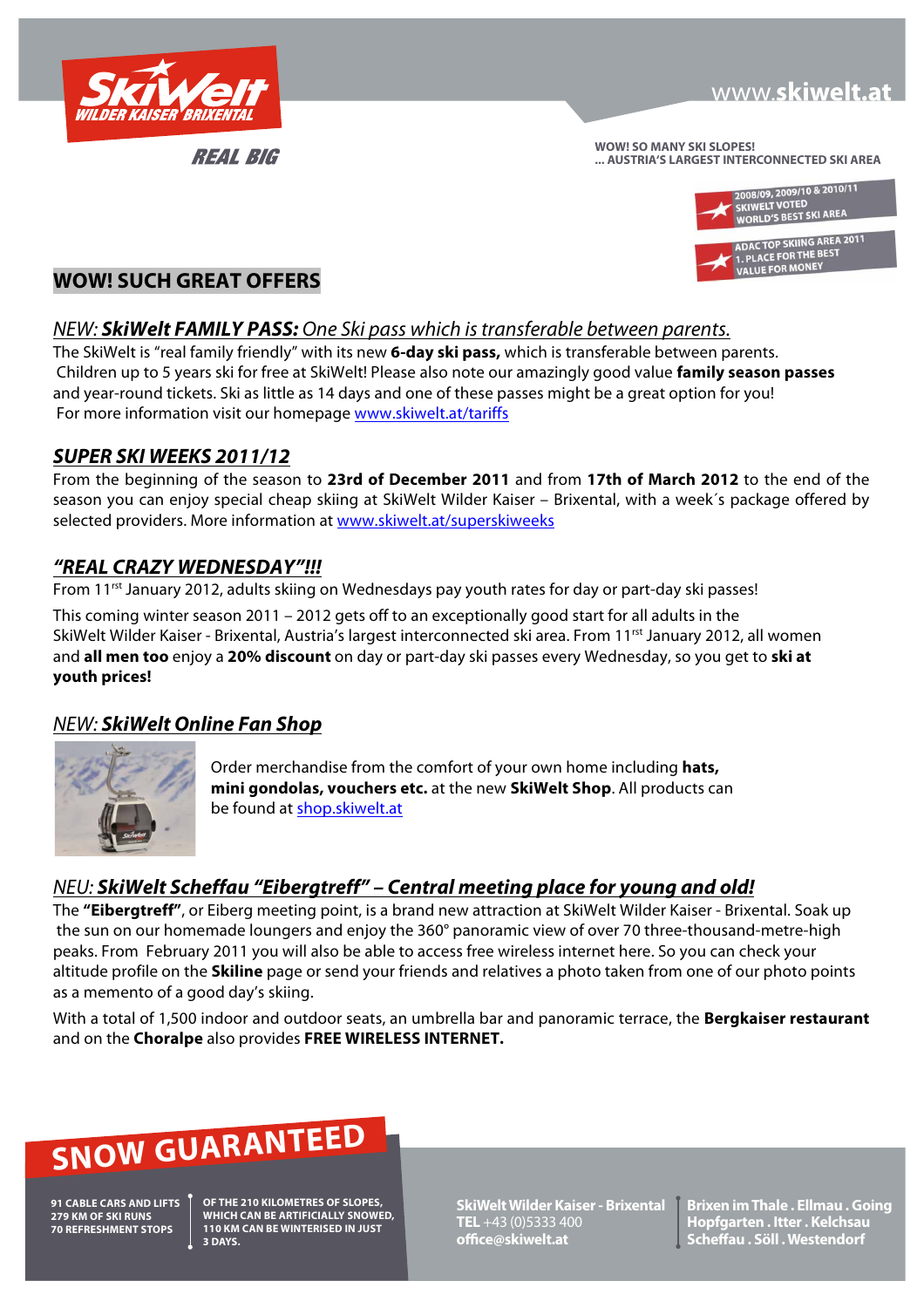

## **WWW.skiwelt.at**

**WOW! SO MANY SKI SLOPES! ... AUSTRIA'S LARGEST INTERCONNECTED SKI AREA**



ADACTOP SKING AND.



## NEW: **SkiWelt on FACEBOOK**

Be the first to know the latest news, events and innovations! All new information will be immediately posted on Facebook! So you can be kept up-to-date about current snow statistics, which lifts are open and SkiWelt news. A new highlight is the Facebook SkiWelt Shop - our "like this" friends receive discounts on our products. So join in now by selecting "Like" and reap the benefits - www.facebook.com/SkiWelt

## SkiWelt - **Look out, camera about!**

Strike a pose – say cheese - and click, your very own holiday greeting from SkiWelt Wilder Kaiser - Brixental. Look for your photo at www.skiwelt.at and send it as an e-card to friends and relations.

 We have a brand new attraction this winter with four **photo points on some of the most beautiful mountain peaks in SkiWelt**, the Hartkaiser, Brandstadl, Hohe Salve and



Choralpe. At these points you can take your own photos as a memento of a good day's skiing, then access them straight away on the **SkiWelt Gallery** and send them as e-cards.

## NEW: **mobile.skiwelt.at**

SkiWelt fans can look forward to a revamped **SkiWelt mobile** page from **August 2011**.



**For mobiles & co!** Stay connected with SkiWelt Wilder Kaiser – Brixental anytime, anywhere. Having already enjoyed an established internet presence for seven years, the SkiWelt website can now also be accessed on your mobile phone, iPhone, PDA and via all other mobile equipment.

A quick look at the SkiWelt site via PDA on your journey here, details about the next day's skiing with **WiFi** on your **iPhone** in your hotel room, slope information on your mobile phone as you ride the lifts – it's all possible now. Convenient, quick and above all: **informative**. The latest weather conditions, current snow reports, trail maps to download, lift and slope status, hut and accommodation information, events and much more; anything of interest to visitors can be delivered in real time to **mobiles & co**. You can even search for room availability while you're on

the go, with all contact details sent directly to the hotels…

## **Skiline** – Ski pass analysis – What does my altitude profile look like??

The SkiWelt Wilder Kaiser - Brixental is offering you the opportunity to access your personal "skiline" by entering at the end of your day´s skiing your ski pass number on the interent at www.skiwelt.at. As a registered user you will also receive a comprehensive evaluation of all your ski days throughout the season!

**NEW!!** Daily and multi-day evaluations are now displayed on Google Earth and on the new interactive SkiWelt trail map even better than before!



# **SNOW GUARANTEED**

**91 CABLE CARS AND LIFTS 279 KM OF SKI RUNS 70 REFRESHMENT STOPS**

**OF THE 210 KILOMETRES OF SLOPES, WHICH CAN BE ARTIFICIALLY SNOWED, 110 KM CAN BE WINTERISED IN JUST 3 DAYS.**

**SkiWelt Wilder Kaiser - Brixental TEL** +43 (0)5333 400 **office@skiwelt.at**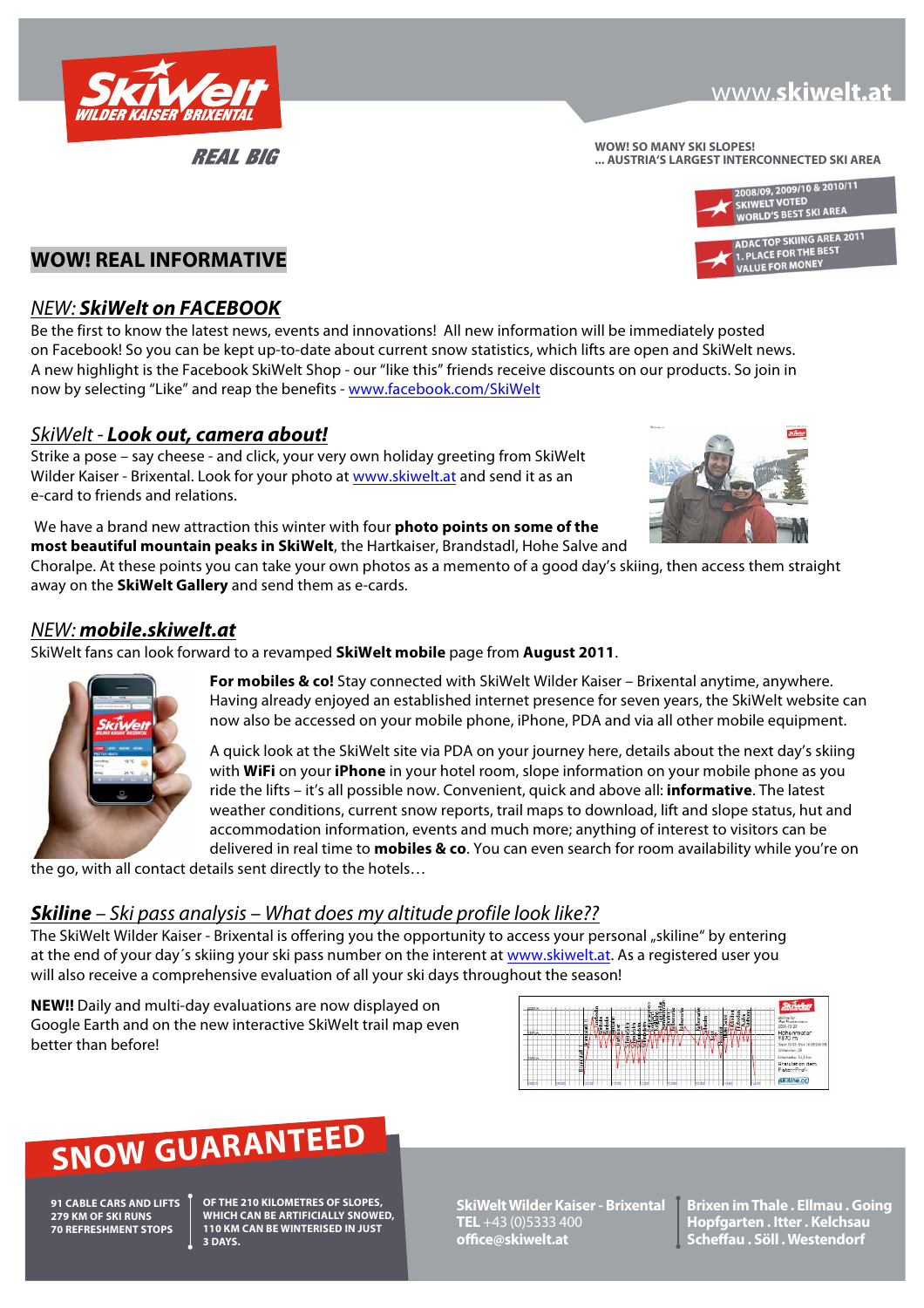

**WOW! SO MANY SKI SLOPES! ... AUSTRIA'S LARGEST INTERCONNECTED SKI AREA**



## **SkiWelt Events 2011/12**

## **9th – 11th of December 2011 - SkiWelt WINTEROPENING**

The Winter Opening is celebrated in style at SkiWelt Wilder Kaiser – Brixental **following the motto** "first-class fun, snow and sound".

On Friday you can look forward to a **snowshoe hike** in the mountains, the **Zwoa Light Parallel Race** with live DJ in Höchsöll, prize giving afterwards in the village centre of Söll and **live music from "High Voltage"** from 9.00 pm onwards.

**Intersport Winkler**, right by the bottom lift station in Ellmau, invites you to take part in a **free ski test** on Saturday from 8.30 am. Quality brands including **Atomic, Elan, Salomon** and **Fischer** present their latest products.

Aprés skiers get together at the ice bar with ice sculptures combined with skis – **Tyrol's biggest après ski party** in Söll's pedestrian area - live band on the Paulaner stage "U3" – followed by live music in the Salvenstadl, Whiskey Mühle and Rossini.

On Sunday, the Opening comes to an end with a **Tyrolean "headache cure" brunch** in Alpengasthof Hochsöll and the **Christmas market "Klingende Bergweihnacht" (musical mountain Christmas)** in Ellmau by the Wilder Kaiser.

If you want to join in the fun at a great price, the Super Ski Weeks package including accommodation and ski pass may be just what you're looking for. For more information about the Winter Opening go to www.skiwelt.at/winteropening

## **19th of January 2012 - FIS-Night slalom in Westendorf**

First-class slalom and skiing stars within touching distance – that is what is on offer at the "Hahnenkamm Warm up Night Slalom" at SkiWelt Wilder Kaiser - Brixental in Westendorf.

## **09th – 11th of March 2012 - 13. Austrian Masters Shred Down Contest in Westendorf**

Over two weekends in February and March, the local snowboard elite will again be competing for the title of Austrian Master in the halfpipe and slope-style disciplines and for precious TTR world ranking points. Last year a unique event evolved through the merging of two legendary contests, the "Shred Down", Austria's oldest snowboard competition, and the "Austrian Masters", the finale of the Austrian freestyle snowboarding championships. The slope-style competition takes place from 11.03 – 13.03.11 at Boarders Playground in Westendorf. Countless other events including parties with wellknown bands and DJs, promise an unforgettable weekend

# **SNOW GUARANTEED**

**91 CABLE CARS AND LIFTS 279 KM OF SKI RUNS 70 REFRESHMENT STOPS**

**OF THE 210 KILOMETRES OF SLOPES, WHICH CAN BE ARTIFICIALLY SNOWED, 110 KM CAN BE WINTERISED IN JUST 3 DAYS.**

**SkiWelt Wilder Kaiser - Brixental TEL** +43 (0)5333 400 **office@skiwelt.at**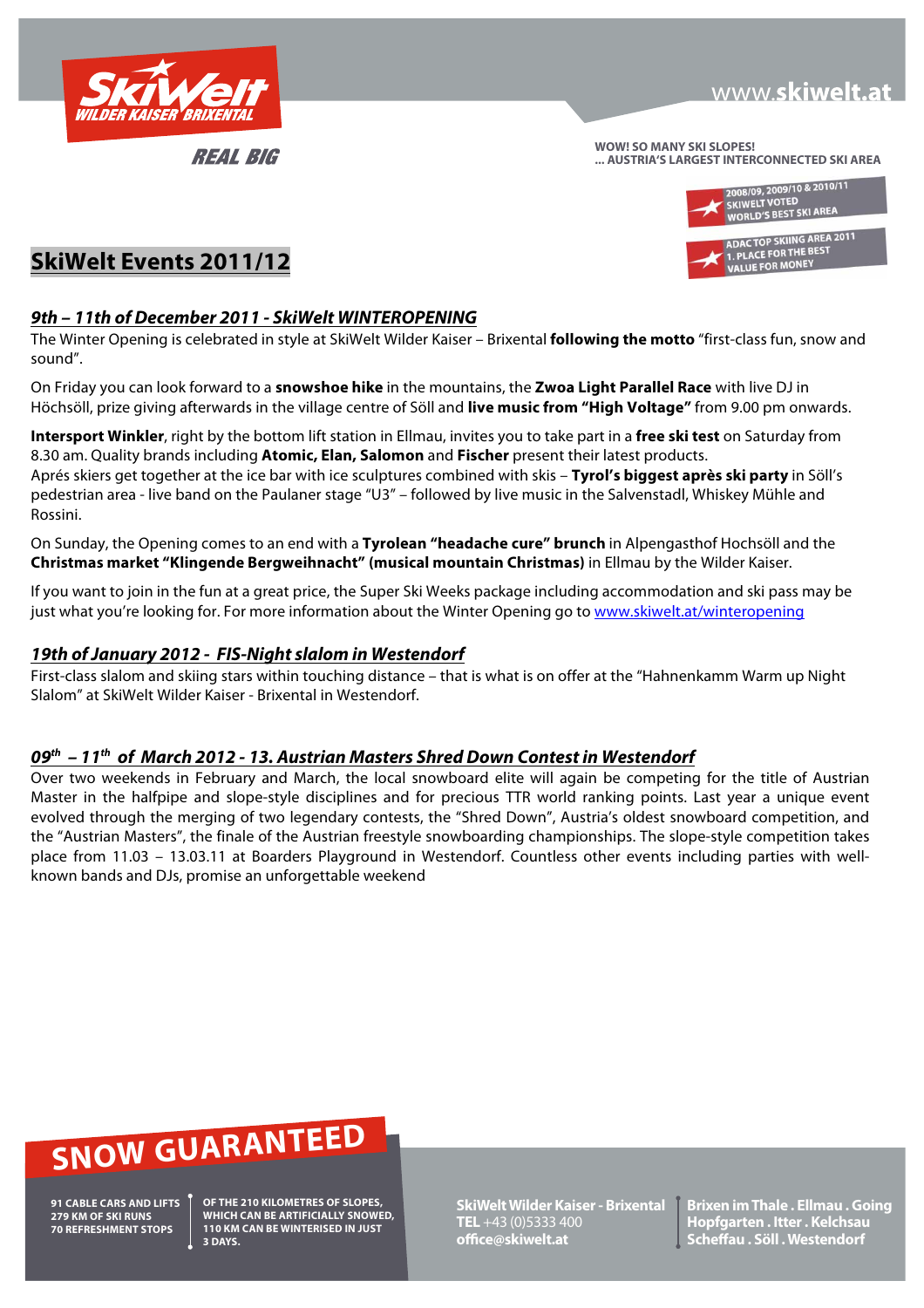

## **WWW.skiwelt.at**

**WOW! SO MANY SKI SLOPES! ... AUSTRIA'S LARGEST INTERCONNECTED SKI AREA**



**SKIWELT OVERVIEW:**

**128** km of **red** ski runs **37** chair lifts **11** km of **black** ski runs **14** gondoa lifts **16** kilometres of skiroutes **1** funicular railway

bars throughout SkiWelt Wilder Kaiser - with artificial snowing! Brixental will provide for your physical wellbeing with food and drink!

**Season:** 03. 12. 2011 - 09. 04. 2012 **Winter season 2010/11**  from 17th March 2012 until 09th April 2012 the last (03.04.2011)

## **279 kilometres of ski runs over 90 cable cars and lifts**

**15** baby lifts, 24 drag lifts

 **142.000** person/hr can be carried

## **70 refreshment stops SENSATIONALLY certain of snow**

Over 70 ski lodges, inns, restaurants and **over 1.000** snowmakers mean there are 210 km of ski runs

snow cover mountain, 40 cm

**High season** from 24th December 2011 until 16th March 2012 The descents and all the important SkiWelt connections were **Low season** until 23rd December 2011 and continuously open from the first day (04.12.2010) to **START** on 04.12.2010 snow cover valley, 35 cm snow mountain, 65 cm **END** on 03. 04. 2011 snow cover valley, 20 cm

## **WOW! SO FAMILY FOCUSSED! - SKIWELT FAMILY SEASON TICKET**

- **Family season ticket for all the family:** Buy a season ticket for each of 2 adults (parents) and the eldest child (or youth), and all other children get a free season ticket.
- **Thalf" family season ticket:** Buy a season ticket for both an adult (mother or father) and the eldest child (or youth), and all other children get a free season ticket.
- **"Children´s" family season ticket:** Buy a season ticket for each of the two oldest children or youths, and all other children get a free season ticket.

**NEW: SkiWelt family pass:** The SkiWelt is "real family friendly" with its new 6-day ski pass, which is transferable between parents. Children up to 5 years ski for free at SkiWelt! Please also note our amazingly good value family season passes and year-round tickets. Ski as little as 14 days and one of these passes might be a great option for you!



## **WOW! SO PRACTICAL! - THE WHOLE YEAR SEASON TICKET!**

When you buy a winter season ticket 10/11, pay an extra charge of just EUR 85,00 for adults, EUR 65,00 for youths and EUR 42,50 for children and enjoy a reduction on the summer season ticket 2011. This includes the unlimited use of all the open lifts and cable cars from May - October 11 incl. the 6 theme parks of the Wilder Kaiser - Brixental Bergbahnen.

# **SNOW GUARANTEED**

**91 CABLE CARS AND LIFTS 279 KM OF SKI RUNS 70 REFRESHMENT STOPS**

**OF THE 210 KILOMETRES OF SLOPES, WHICH CAN BE ARTIFICIALLY SNOWED, 110 KM CAN BE WINTERISED IN JUST 3 DAYS.**

**SkiWelt Wilder Kaiser - Brixental TEL** +43 (0)5333 400 **office@skiwelt.at**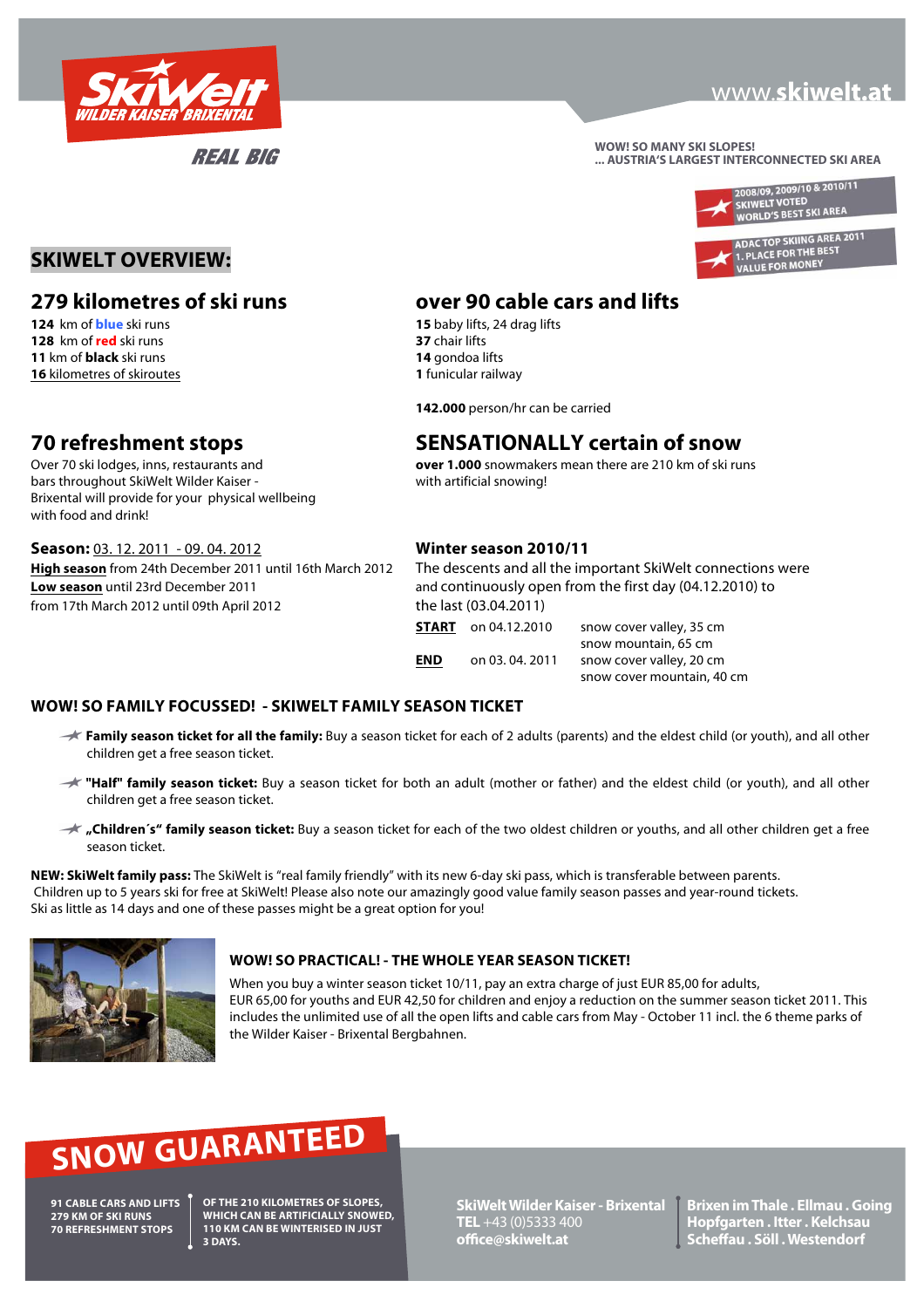

**REAL BIG** 

## www.skiwelt.at

**WOW! SO MANY SKI SLOPES! ... AUSTRIA'S LARGEST INTERCONNECTED SKI AREA**





**Best of SkiWelt-Runs: Race tracks: Race tracks: Whit the Salven. Kaiser and Westendorf circuit Race Example: Race Example: Race Example: Race Example: Race Example: Race Example: Race Exa** Whit the Salven, Kaiser and Westendorf circuit Brixen im Thale: Kälbersalve (2) you will get to know the most beautiful ski runs Kelchsau: Hagermoos (37), Hagerjoch (38) at SkiWelt Wilder Kaiser - Brixental Ellmau-Going: Almbahn (98)

## **Speed** measurement runs: Night ski runs:

| Brixen im Thale: | Filzl |
|------------------|-------|
| Ellmau-Going:    | Alm   |
| Scheffau:        | Ostl  |

| Brixen im Thale: | from mountain station 6EUB Hochbrixen (1)        |
|------------------|--------------------------------------------------|
| Ellmau-Going:    | from mountain station Hartkaiser (80),           |
|                  | from mountain station Astberg (100)              |
| Scheffau:        | from mountain station 4EUB/8EUB,                 |
|                  | Brandstadl (60/61/62), circular walk             |
| Söll:            | from mountain station Hochsöll to Restaurant     |
|                  | Salvenmoos and back to the Bergbahn valley       |
|                  | station Söll                                     |
|                  | Hopfaarton Ittor: valley walk to Hopfaarton (20) |

Hopfgarten-Itter: valley walk to Hopfgarten (20)

 Scheffau: Eiberg (67) Westendorf: Zieplhang (128), Schneeberg (126), Laubkogel (115), Talkaser (114)

| Brixen im Thale: | Filzboden (7) | Brixen im Thale: | Schusterbühel (17), easy                          |
|------------------|---------------|------------------|---------------------------------------------------|
| Ellmau-Going:    | Almbahn (98)  | Westendorf:      | Schneeberg (126), easy, open on Tuesday           |
| Scheffau:        | Ostlift (65   |                  | from $7.00 \text{ pm} - 9.00 \text{ pm}$          |
|                  |               | Söll:            | with 10 km night skiing - the biggest in austria! |
|                  |               |                  | Hochsöll (40), Keat (43), Hexen6er(45),           |
|                  |               |                  | Salvenmoos (47), medium - easy, 10km              |
|                  |               |                  | open Wednesday – Saturday from 6.30 pm – 09.30,   |
|                  |               |                  | descent till 10.15 pm                             |

## **Winter footpaths: Cross Country Track:**

202,5 km of cross country tracks 108 km **easy**, 52 km intermediate and 20 km difficult

Scheffau: from mountain station 4EUB/8EUB, **High altitude cross country track:**

at the Hochbrixen (1) mountain station, 6 EUB - 2,8 km long

### **Night cross country track:**

floodlit and artificial snow in the village in Scheffau, 2 km

## **Toboggan runs / floddlit:**

| Ellmau-Going: | <b>Astbergbahn-Going</b> (100) with course from the Hausberg (Going) or Treichlhof either to<br>Ellmau (Naschberg - Hotel Bär) or to Going (near Café Ritterhof - practice area), length 4.5km, very safe;                                                                                     |  |  |  |
|---------------|------------------------------------------------------------------------------------------------------------------------------------------------------------------------------------------------------------------------------------------------------------------------------------------------|--|--|--|
|               | <b>Floodit:</b> open daily, every Tuesday, Wednesday and Friday evenings from 7.30 – 9.00 pm,<br>lift operation: till 2.00 am floodlit! Please note: in the evening the day ski passes and season cards are not valid!<br><b>Toboggan hire:</b> Bergbahn Going, Intersport Winkler, Goingsport |  |  |  |
| Söll:         | <b>Sports toboggan run</b> (40) with course from the mountain station to the valley station, <b>length 3km</b> ,<br>very safe, with permanently installed snowmaking facility!!! Open daily from 8.00 am – 5.00 pm                                                                             |  |  |  |
|               | <b>Moon toboggan run in Söll</b> – Open and floodlit for tobogganists only at night from 7 pm – 11 pm.<br><b>Length 3.5 km</b> – easy, with permanent snowmaking and floodlights.                                                                                                              |  |  |  |
|               | <b>Floodit:</b> evening operation from Wednesday to Saturday, $6.30 - 9.30$ pm – floodlit from 4.30 pm – 3.00a.m.<br>Please note: in the evening the day ski passes and season cards are not valid!!                                                                                           |  |  |  |

**Toboggan hire:** next to the Bergbahn Söll valley station

# **SNOW GUARANTEED**

**91 CABLE CARS AND LIFTS 279 KM OF SKI RUNS 70 REFRESHMENT STOPS**

**OF THE 210 KILOMETRES OF SLOPES, WHICH CAN BE ARTIFICIALLY SNOWED, 110 KM CAN BE WINTERISED IN JUST 3 DAYS.**

**SkiWelt Wilder Kaiser - Brixental TEL** +43 (0)5333 400 **office@skiwelt.at**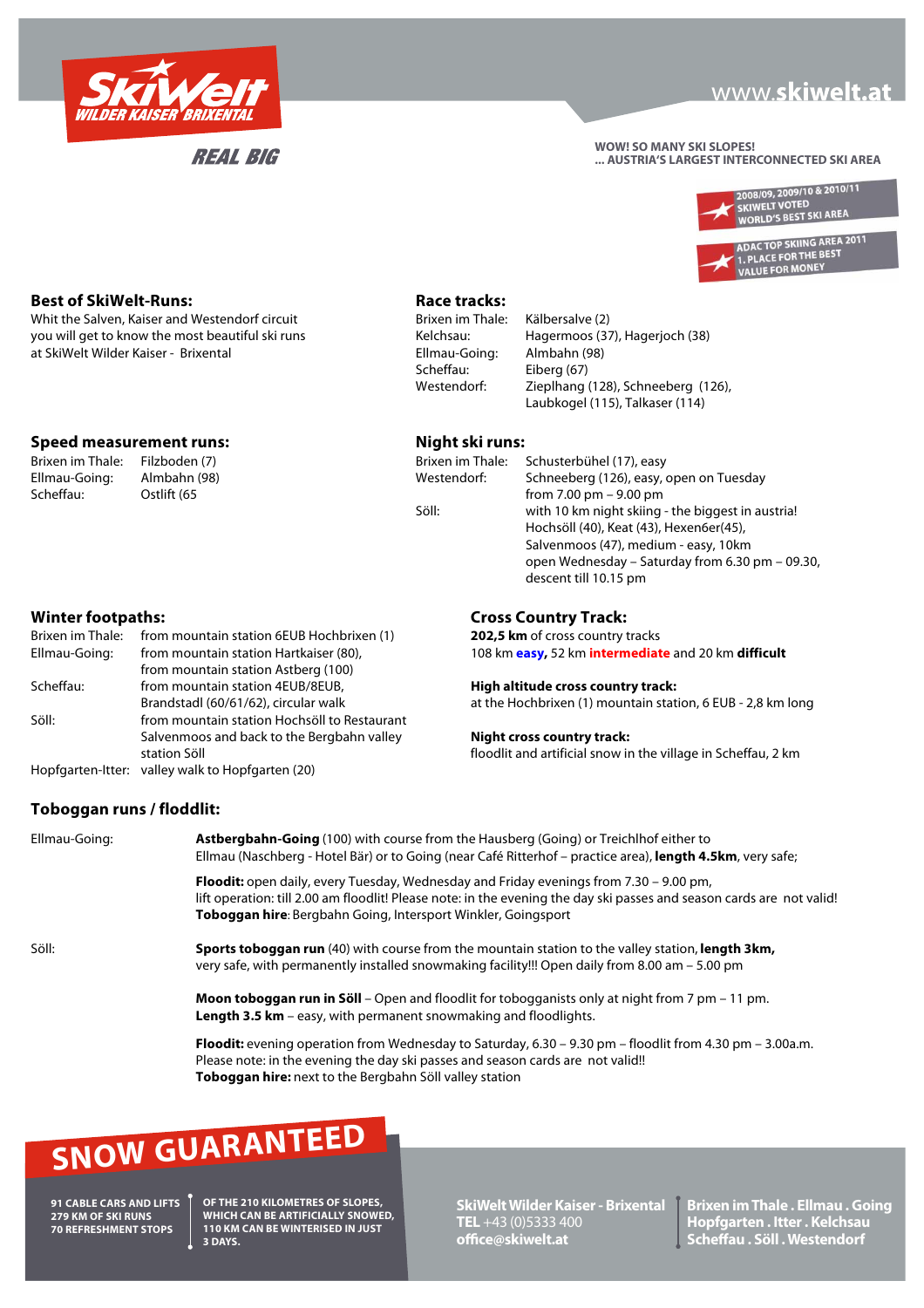

**REAL BIG** 

## www.skiwelt.at

**WOW! SO MANY SKI SLOPES! ... AUSTRIA'S LARGEST INTERCONNECTED SKI AREA**



| Longest descent:                                 |                                                                                                                                                                                                                                                                                                                                                                                                                                                                                   | <b>Hardest descent:</b>         |                                             |  |  |
|--------------------------------------------------|-----------------------------------------------------------------------------------------------------------------------------------------------------------------------------------------------------------------------------------------------------------------------------------------------------------------------------------------------------------------------------------------------------------------------------------------------------------------------------------|---------------------------------|---------------------------------------------|--|--|
| <b>Brixen:</b>                                   | Kandler Alm, valley descent, 5,5 km long                                                                                                                                                                                                                                                                                                                                                                                                                                          | <b>Brixen:</b>                  | Kaslach descent, Nr. 1a                     |  |  |
|                                                  | 1.020m altitude difference                                                                                                                                                                                                                                                                                                                                                                                                                                                        | Ellmau:                         | Hartkaiser black descent, Nr. 80b           |  |  |
| Ellmau:                                          | Valley descent (80b), Hartkaiser, 4,2 km long,                                                                                                                                                                                                                                                                                                                                                                                                                                    |                                 | 400 m altitude difference                   |  |  |
|                                                  | medium, 735 m altitude difference                                                                                                                                                                                                                                                                                                                                                                                                                                                 | Going:                          | Viehap, Astberg,                            |  |  |
| Going:                                           | Astberg, 100b, 2,95 km long, easy,                                                                                                                                                                                                                                                                                                                                                                                                                                                |                                 | black, 469 m altitude difference            |  |  |
|                                                  | 469 m altitude difference                                                                                                                                                                                                                                                                                                                                                                                                                                                         | Scheffau:                       | Brandstadl, Moderer descent,                |  |  |
| Hopfgarten-Itter: Hohe Salve - Itter, 6 km long, |                                                                                                                                                                                                                                                                                                                                                                                                                                                                                   |                                 | black, 898 m altitude difference            |  |  |
|                                                  | medium, 1120m altitude difference                                                                                                                                                                                                                                                                                                                                                                                                                                                 | Söll:                           | Descent 40/45,                              |  |  |
| Scheffau:                                        | Brandstadl valley descent, 6,2 km long,                                                                                                                                                                                                                                                                                                                                                                                                                                           |                                 | black, 680 m altitude difference            |  |  |
|                                                  | medium, 898 m altitude difference                                                                                                                                                                                                                                                                                                                                                                                                                                                 | <b>Westendorf:</b>              | Alpseite -3 km long, hard                   |  |  |
| Söll:                                            | Valley descent Hohe Salve, Rigi, Kraftalm,                                                                                                                                                                                                                                                                                                                                                                                                                                        |                                 | the most difficult run at the SkiWelt (80%) |  |  |
|                                                  | Hochsöll 40, 42e - 7,3 km                                                                                                                                                                                                                                                                                                                                                                                                                                                         |                                 |                                             |  |  |
| <b>Westendorf:</b>                               | Valley descent, 4,6 km long, medium,                                                                                                                                                                                                                                                                                                                                                                                                                                              |                                 |                                             |  |  |
|                                                  | 1.050 m altitude difference                                                                                                                                                                                                                                                                                                                                                                                                                                                       |                                 |                                             |  |  |
|                                                  | <b>Deep snow/Free Ride Areas:</b>                                                                                                                                                                                                                                                                                                                                                                                                                                                 | <b>Panoramic cameras:</b>       |                                             |  |  |
| <b>Westendorf:</b>                               | Fleiding/Hampfer                                                                                                                                                                                                                                                                                                                                                                                                                                                                  | live daily on Bayern - TV, TW1, |                                             |  |  |
| Scheffau:                                        | Moderer Brandstadl - valley station (5,5 km)                                                                                                                                                                                                                                                                                                                                                                                                                                      | 3Sat and at www.skiwelt.at      |                                             |  |  |
|                                                  | Skiroute - not prepared                                                                                                                                                                                                                                                                                                                                                                                                                                                           |                                 |                                             |  |  |
| Ellmau:                                          | Köglbahn Südosthang, Jägerhütte - Talstation(80d)                                                                                                                                                                                                                                                                                                                                                                                                                                 |                                 |                                             |  |  |
|                                                  |                                                                                                                                                                                                                                                                                                                                                                                                                                                                                   |                                 |                                             |  |  |
| <b>Snow-/Funparks:</b>                           |                                                                                                                                                                                                                                                                                                                                                                                                                                                                                   |                                 |                                             |  |  |
|                                                  | Ellmau:<br>"Intersport Kaiserpark" boarders and funcarvers will find attractive courses and opportunities!<br>EASYline course with 3 boxes or rails for beginners and advancepractitioners at the above Tranzboden descent<br>PROline course with a roller combo and picnic table, linked rail, rainbow box, flatrail and a wallride spine<br>The fun park is supervised 7 days a week - there is the additional attraction of a cool chill-out area with<br>deckchairs and music |                                 |                                             |  |  |
| <b>Westendorf:</b>                               |                                                                                                                                                                                                                                                                                                                                                                                                                                                                                   |                                 |                                             |  |  |
|                                                  | "boarders playground" in Westendorf is a Mekka for funsports and has already received several awards.<br>PUBLIC Park/easy - medium line: The obstacles in the Public Park are constructed in such a way that every<br>advanced snowboarder and freestyle skier can master; intermediate snowboarders and skiers will also have plenty<br>of fun with this irresistible challenge.                                                                                                 |                                 |                                             |  |  |
| Söll:                                            | Pro Park / technical - radical line Pro Park is not for the faint-hearted. It is the absolute playground for the hardcore<br>freestyler. Here you will not only be able to see professionals in action, but also young talented boarders<br>"Wintergarten - snowpark" 1st floodlight funpark in the Ski Welt - Söll - Salvenmoos (nr. 47)<br>rails and boxes, kickers, chill area with music                                                                                      |                                 |                                             |  |  |
| <b>Skiercross:</b>                               |                                                                                                                                                                                                                                                                                                                                                                                                                                                                                   |                                 |                                             |  |  |

**Ellmau:** with Waves, Jumps & steep turn, Almbahn (98)

### **Skibusses:**

- **Ellmau-Going:** free connecting bus service between the villages and the valley stations to the village centres.
- **Söll- Scheffau**: free connection from valley station to village centre; no free connection between Söll, Scheffau, Ellmau.
- **Ki-West Pengelstein I Skibus:** Regular skibus transport between the valley stations of the 8-seater Ki-West gondola lift and
- 8-seater Pengelstein gondola lift. For times and stops, please see the timetables provided.
- $\rightarrow$  Please see the detailed timetables of ÖBB (Austrian Railway) services (free with ski dress).

# **SNOW GUARANTEED**

**91 CABLE CARS AND LIFTS 279 KM OF SKI RUNS 70 REFRESHMENT STOPS**

**OF THE 210 KILOMETRES OF SLOPES, WHICH CAN BE ARTIFICIALLY SNOWED, 110 KM CAN BE WINTERISED IN JUST 3 DAYS.**

**SkiWelt Wilder Kaiser - Brixental TEL** +43 (0)5333 400 **office@skiwelt.at**